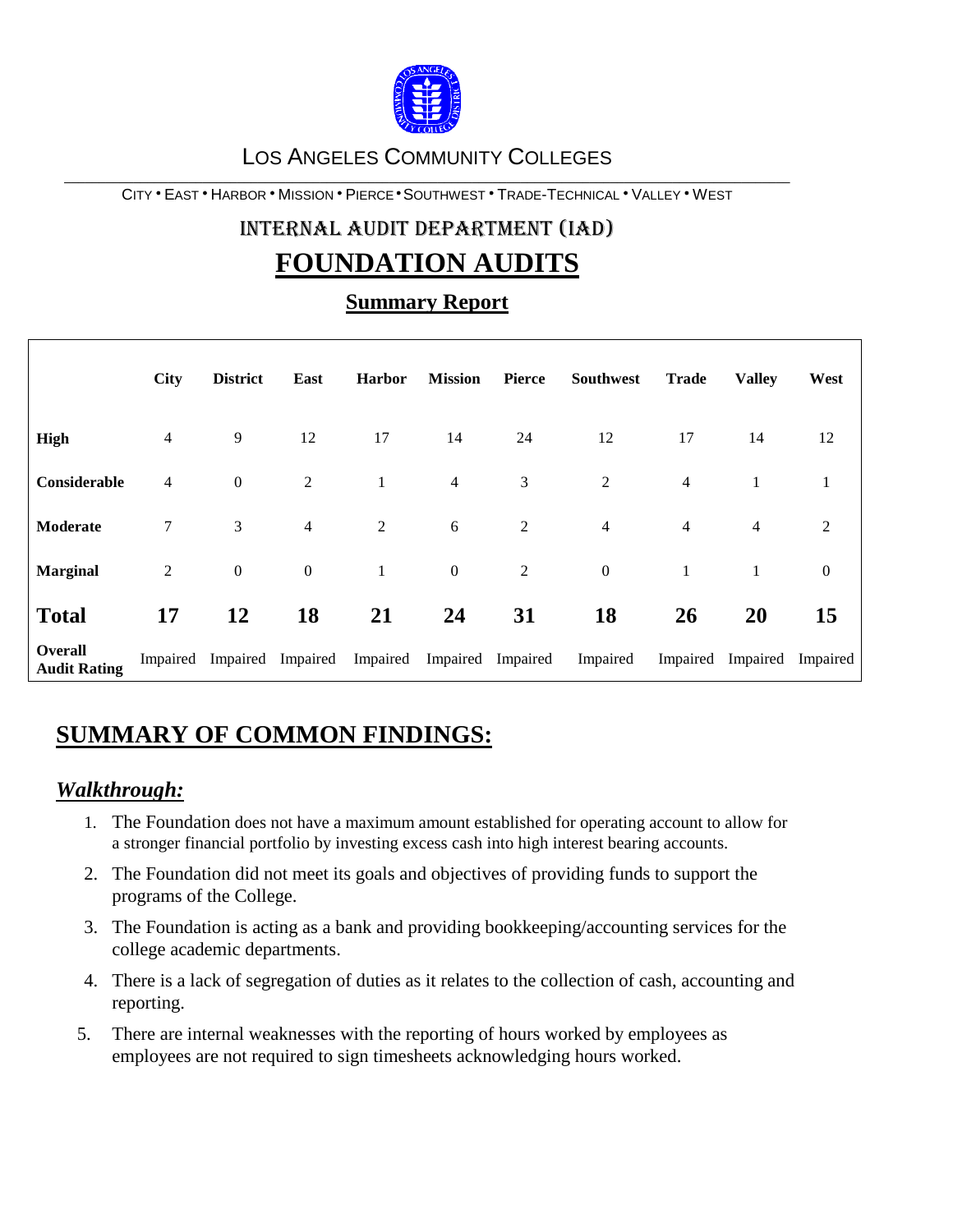- 6. There is a lack of documentation to substantiate financial transactions and other operating activities.
- 7. There are internal weaknesses with the safeguarding of the Foundation assets.
- 8. There are internal weaknesses with the record retention process as the Foundation does not maintain all scholarship application.
- 9. Inadequate accounting system is used to record the financial transactions of the Foundation.

# *Policies and Procedures:*

1. The Foundation does not maintain an updated internal operation written policies and procedures for all pertinent areas.

#### *Procurement:*

- 1. There are internal weaknesses within the Foundation operation as payments are made without proper documentation justifying the expense to be paid and/or funds are used for eligible expenses.
- 2. The Foundation Board does not have a process to approve and/or ratify payments made for services or items purchased.
- 3. Items/services purchased did not warrant the use of Foundation funds.

#### *Revenue and Cash Receipts*:

- 1. The Foundation does not account for receipts in a daily cash receipts ledger or similar report.
- 2. The Foundation does not make daily deposit to the bank when cash/check is received.
- 3. Foundation does not maintain documentation for items that were not sold during the Silent Auction at the GALA.

#### *Bank Reconciliations:*

1. The reconciliation performed lacked the attributes to solidify the timeliness and accuracy of the bank reconciliations.

# *Transfer of Funds:*

1. Cash was transferred between bank accounts without proper authorized documentation.

#### *Scholarships:*

1. There are internal weaknesses within the selection process of students' scholarship as there is no evidence to substantiate each scholarship committee member selection and/or the Departmental scholarship selection. Additionally, no procedure manual or documents is maintained to validate the process use for the final selection.